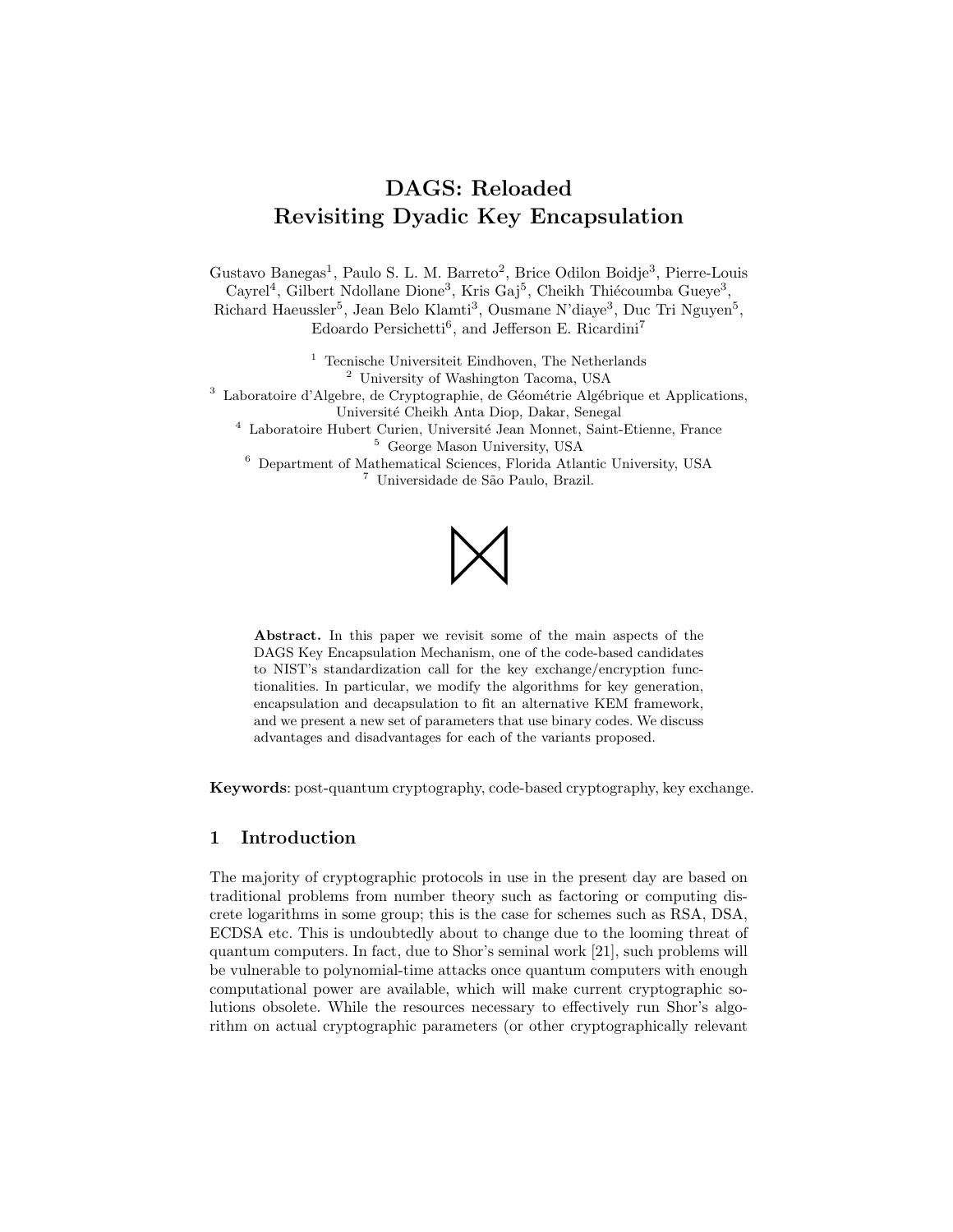quantum algorithms such as or Grover's [12]) might be at least a decade away, post-quantum cryptography cannot wait for this to happen. In fact, today's encrypted communication could be easily stored by attackers and decrypted later with a quantum computer, compromising secrets that aim for long-term security. Therefore, it is vital that the time required to develop such resources  $(t_{Dev})$  is not inferior to the sum of the time required to develop and deploy new cryptographic standards  $(t_{Dep})$ , and the desired lifetime of a secret  $(t_{Sec})$ , i.e. we need to ensure  $t_{Dev} \geq t_{Dep} + t_{Sec}.$ 

With this in mind, the National Institute of Standards and Technology (NIST) has launched a Call for Proposals for Post Quantum Cryptographic Schemes [17], to select a range of post-quantum primitives to become the new public-key cryptography standard. The NIST Call is soliciting proposals in encryption, key exchange, and digital signature schemes. It is expected that the effort will require approximately 5 years, and another 5 years will likely follow for the deployment phase, which includes developing efficient implementations and updating the major cryptographic products to the new standard. Currently, there are five major families of post-quantum cryptosystems: lattice-based, codebased, hash-based, isogeny-based, and multivariate polynomial-based systems. The first two are the most investigated, comprising nearly three quarters of the total amount of submissions to the NIST competition (45 out of 69).

Our Contribution DAGS [1] was one of the candidates to NIST's Post-Quantum Standardization call [17]. The submission presents a code-based Key Encapsulation Mechanism (KEM) that uses Quasi-Dyadic (QD) Generalized Srivastava (GS) codes to achieve very small sizes for all the data (public and private key, and ciphertext); as a result, DAGS features one of the smallest data size among all the code-based submissions. Unfortunately, due to some security concerns, DAGS was not selected for the second round of the standardization call. In this paper, we present the results of our investigation of the DAGS scheme, aimed at tweaking and improving several aspects of the scheme. First, we describe a new approach to the protocol design (Section 3), which offers an important alternative and a tradeoff between security and performance. Then, in Section 4, we propose and discuss new parameters, including an all-new set based on binary codes, to protect against both known and new attacks. Finally, in Section 5, we report the numbers obtained in a new, improved implementation which uses dedicated techniques and tricks to achieve a considerable speed up. We hope this version of DAGS can provide some stability and reassurance about the security of the system.

## 2 Preliminaries

## 2.1 Notation

We will use the following conventions throughout the rest of the paper: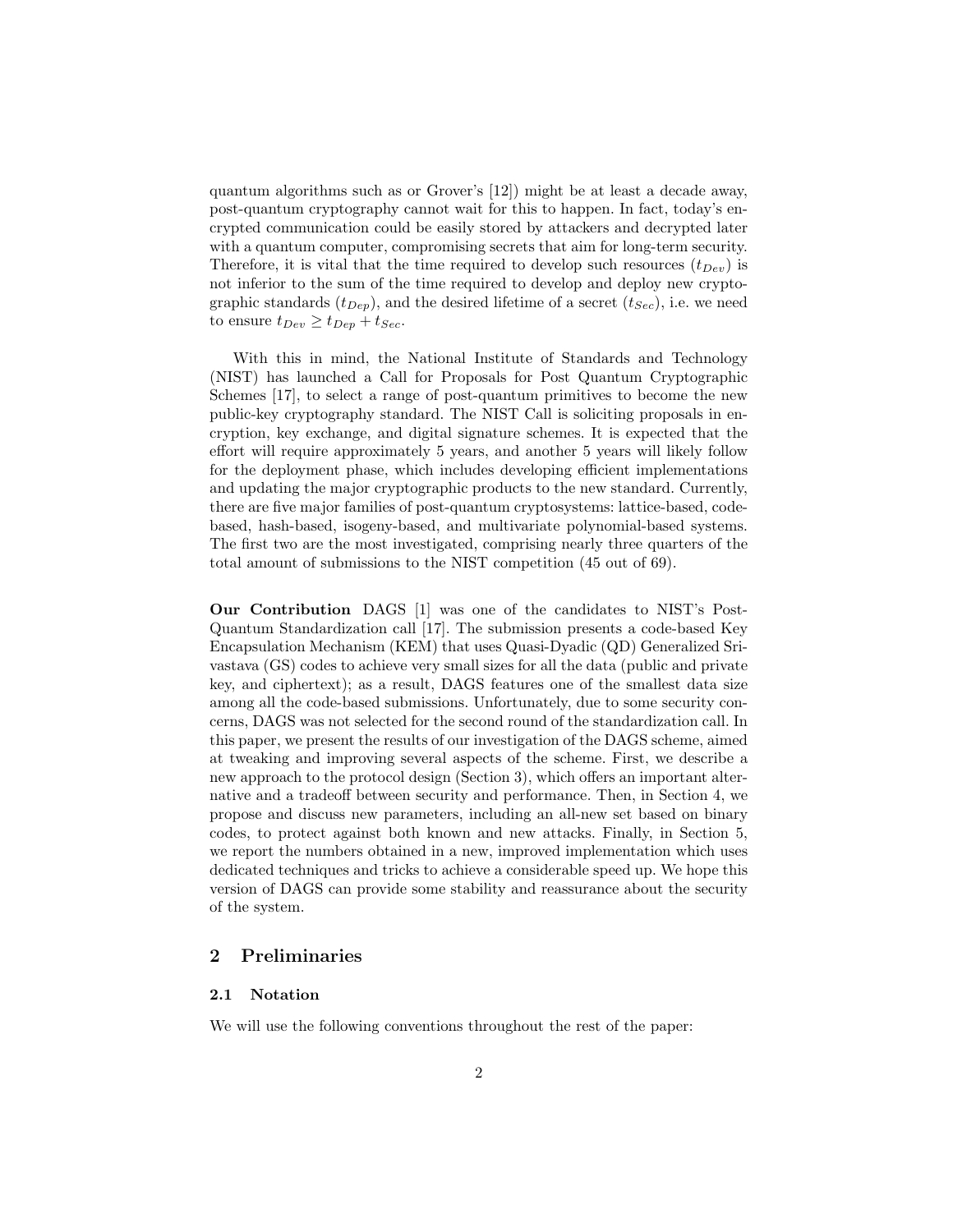Table 1: Notation used in this document.

- a a constant
- a a vector
- A a matrix
- $\mathcal A$  an algorithm or (hash) function
- A a set

 $(a \parallel b)$  the concatenation of vectors a and b

 $Diag(a)$  the diagonal matrix formed by the vector  $a$ 

- $I_n$  the  $n \times n$  identity matrix
- $\overset{\ast}{\leftarrow}$  choosing a random element from a set or distribution
- $\ell$  the length of a shared symmetric key

#### 2.2 Linear Codes

We briefly recall some fundamental notions from Coding Theory. The *Hamming* weight of a vector  $\boldsymbol{x} \in \mathbb{F}_q^n$  is given by the number  $\text{wt}(\boldsymbol{x})$  of its nonzero components. We define a linear code using the metric induced by the Hamming weight.

**Definition 1.** An [n, k]-linear code C of length n and dimension k over  $\mathbb{F}_q$  is a k-dimensional vector subspace of  $\mathbb{F}_q^n$ .

A linear code can be represented by a matrix  $G \in \mathbb{F}_q^{k \times n}$ , called *generator* matrix, whose rows form a basis for the vector space defining the code. Alternatively, a linear code can also be represented as kernel of a matrix  $H \in \mathbb{F}_q^{(n-k)\times n}$ , known as *parity-check matrix*, i.e.  $C = \{c : Hc^T = 0\}$ . Thanks to the generator matrix, we can easily define the codeword corresponding to a vector  $\mu \in \mathbb{F}_q^k$  as  $\mu$ G. Finally, we call *syndrome* of a vector  $c \in \mathbb{F}_q^n$  the vector  $Hc^T$ .

#### 2.3 Structured Matrices and GS Codes

**Definition 2.** Given a ring R (in our case the finite field  $\mathbb{F}_{q^m}$ ) and a vector  $h = (h_0, \ldots, h_{n-1}) \in \mathbb{R}^n$ , the dyadic matrix  $\Delta(h) \in \mathbb{R}^{n \times n}$  is the symmetric matrix with components  $\Delta_{ij} = h_{i \oplus j}$ , where  $\oplus$  stands for bitwise exclusive-or on the binary representations of the indices. The sequence  $h$  is called its signature. Moreover,  $\Delta(r, h)$  denotes the matrix  $\Delta(h)$  truncated to its first r rows. Finally, we call a matrix quasi-dyadic if it is a block matrix whose component blocks are  $r \times r$  dyadic submatrices.

If *n* is a power of 2, then every  $2^{l} \times 2^{l}$  dyadic matrix can be described recursively as

$$
M = \begin{pmatrix} A & B \\ B & A \end{pmatrix}
$$

where each block is a  $2^{l-1} \times 2^{l-1}$  dyadic matrix. Note that by definition any 1  $\times$  1 matrix is trivially dyadic.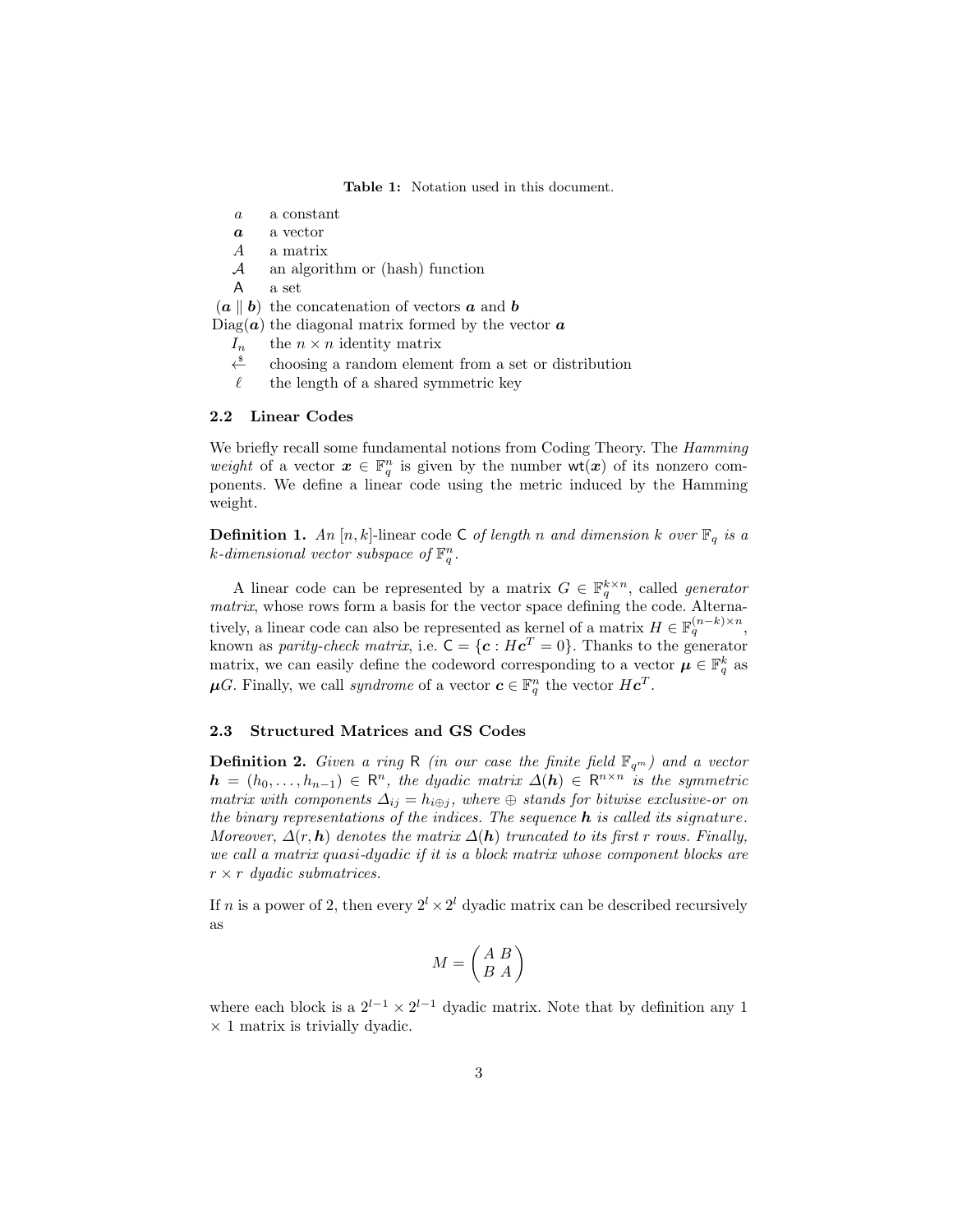**Definition 3.** For  $m, n, s, t \in \mathbb{N}$  and a prime power q, let  $\alpha_1, \ldots, \alpha_n$  and  $w_1, \ldots, w_s$ be  $n + s$  distinct elements of  $\mathbb{F}_{q^m}$ , and  $z_1, \ldots, z_n$  be nonzero elements of  $\mathbb{F}_{q^m}$ . The Generalized Srivastava (GS) code of order st and length n is defined by a parity-check matrix of the form:

$$
H = \begin{pmatrix} H_1 \\ H_2 \\ \vdots \\ H_s \end{pmatrix}
$$

where each block is given by

$$
H_i = \begin{pmatrix} \frac{z_1}{\alpha_1 - w_i} & \cdots & \frac{z_n}{\alpha_n - w_i} \\ \frac{z_1}{(\alpha_1 - w_i)^2} & \cdots & \frac{z_n}{(\alpha_n - w_i)^2} \\ \vdots & \vdots & \vdots \\ \frac{z_1}{(\alpha_1 - w_i)^t} & \cdots & \frac{z_n}{(\alpha_n - w_i)^t} \end{pmatrix}.
$$

The parameters for such a code are the length  $n \leq q^m - s$ , dimension  $k \geq n - mst$  and minimum distance  $d \geq st + 1$ . GS codes are part of the family of alternant codes, and therefore benefit of an efficient decoding algorithm; according to Sarwate [20, Cor. 2] the complexity of decoding is  $\mathcal{O}(n \log^2 n)$ , which is the same as for Goppa codes. Moreover, it can be easily proved that every GS code with  $t = 1$  is a Goppa code. More information about this class of codes can be found in [15, Ch. 12, §6].

## 3 SimpleDAGS

#### 3.1 Construction

The core idea of DAGS is to use GS codes which are defined by matrices in quasidyadic form. It can be easily proved that every GS code with  $t = 1$  is a Goppa code, and we know [15, Ch. 12, Pr. 5] that Goppa codes admit a parity-check matrix in Cauchy form under certain conditions (the generator polynomial has to be monic and without multiple zeros). By Cauchy we mean a matrix  $C(\boldsymbol{u}, \boldsymbol{v})$ with components  $C_{ij} = \frac{1}{u_i - v_j}$ . Misoczki and Barreto showed in [16, Th. 2] that the intersection of the set of Cauchy matrices with the set of dyadic matrices is not empty if the code is defined over a field of characteristic 2, and the dyadic signature  $h = (h_0, \ldots, h_{n-1})$  satisfies the following "fundamental" equation

$$
\frac{1}{h_{i\oplus j}} = \frac{1}{h_i} + \frac{1}{h_j} + \frac{1}{h_0}.\tag{1}
$$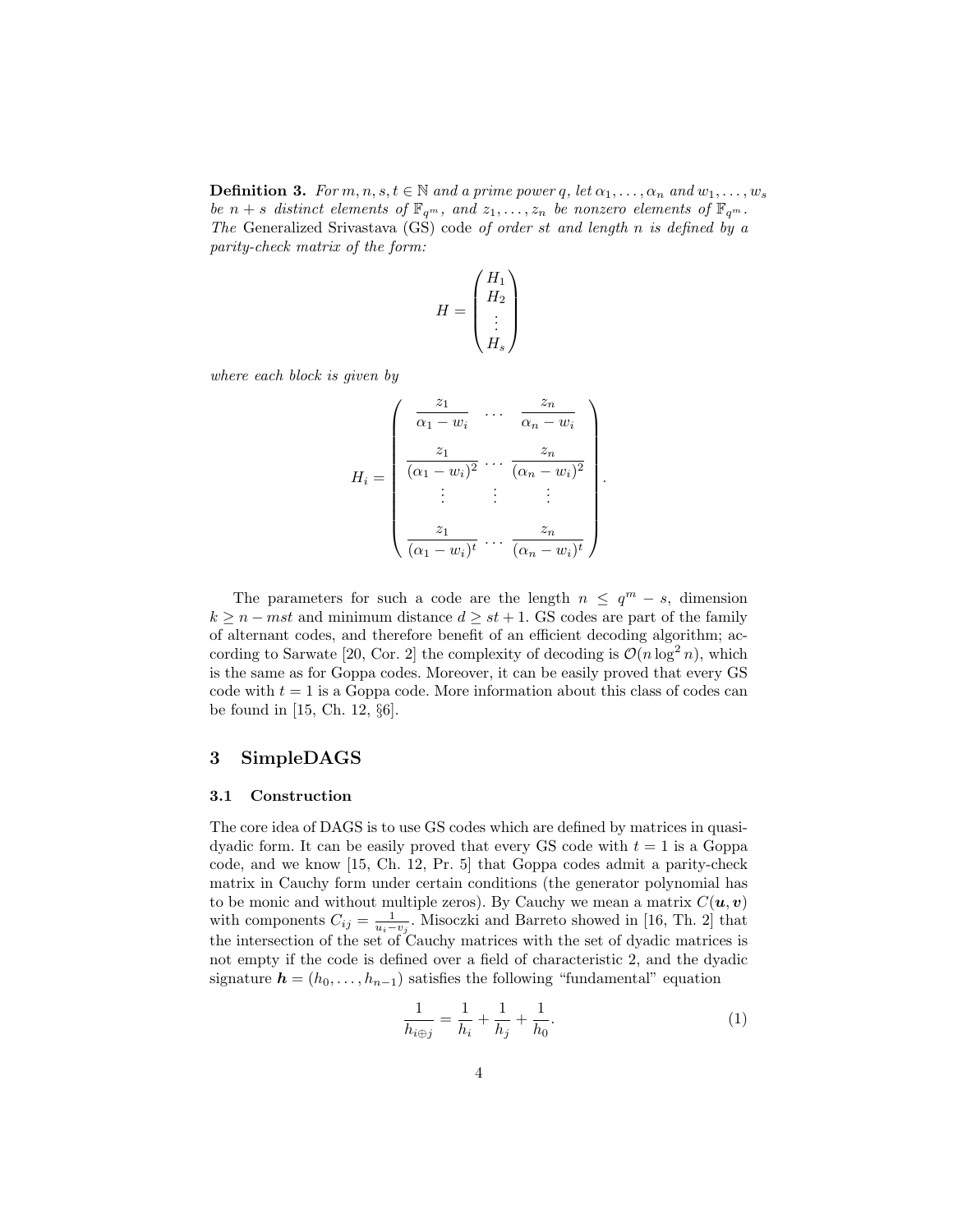On the other hand, it is evident from Definition 3 that if we permute the rows of H to constitute  $s \times n$  blocks of the form

$$
\hat{H}_i = \begin{pmatrix}\n\frac{z_1}{(\alpha_1 - w_1)^i} \cdots \frac{z_n}{(\alpha_n - w_1)^i} \\
\frac{z_1}{(\alpha_1 - w_2)^i} \cdots \frac{z_n}{(\alpha_n - w_2)^i} \\
\vdots \qquad \vdots \qquad \vdots \\
\frac{z_1}{(\alpha_1 - w_s)^i} \cdots \frac{z_n}{(\alpha_n - w_s)^i}\n\end{pmatrix}
$$

we obtain an equivalent parity-check matrix for a GS code, given by

$$
\hat{H} = \begin{pmatrix} \hat{H}_1 \\ \hat{H}_2 \\ \vdots \\ \hat{H}_t \end{pmatrix}.
$$

The key generation process exploits first of all the fundamental equation to build a Cauchy matrix. The matrix is then successively powered (element by element) forming several blocks which are superimposed and then multiplied by a random diagonal matrix. Thanks to the observation above, we have now formed the matrix  $H$ , where for ease of notation we use  $u$  and  $v$  to denote the vectors of elements  $w_1, \ldots, w_s$  and  $\alpha_1, \ldots, \alpha_n$ , respectively. Finally, the resulting matrix is projected onto the base field (as usual for alternant codes) and row-reduced to systematic form to form the public key. The process is essentially the same as in [19], to which we refer the readers looking for additional details about dyadic GS codes and key generation.

#### 3.2 The New Algorithms

The DAGS algorithms, as detailed in the original proposal submitted to the first Round [8], follow the "Randomized McEliece" paradigm of Nojima et al. [18], which is built upon the McEliece cryptosystem. The fact that this version of McEliece is proved to be IND-CPA secure makes it so that the resulting KEM conversion achieves IND-CCA security tightly, as detailed in [13]. However, to apply the conversion correctly, it is necessary to use multiple random oracles. These are needed to produce the additional randomness required by the paradigm, as well as to convert McEliece into a deterministic scheme (by generating a lowweight error vector from a random seed) and to obtain an additional hash output for the purpose of plaintext confirmation. Even though, in practice, such random oracles are realized using the same hash function (the KangarooTwelve function [14] from the Keccak family), the protocol's description ends up being quite cumbersome and hard to follow.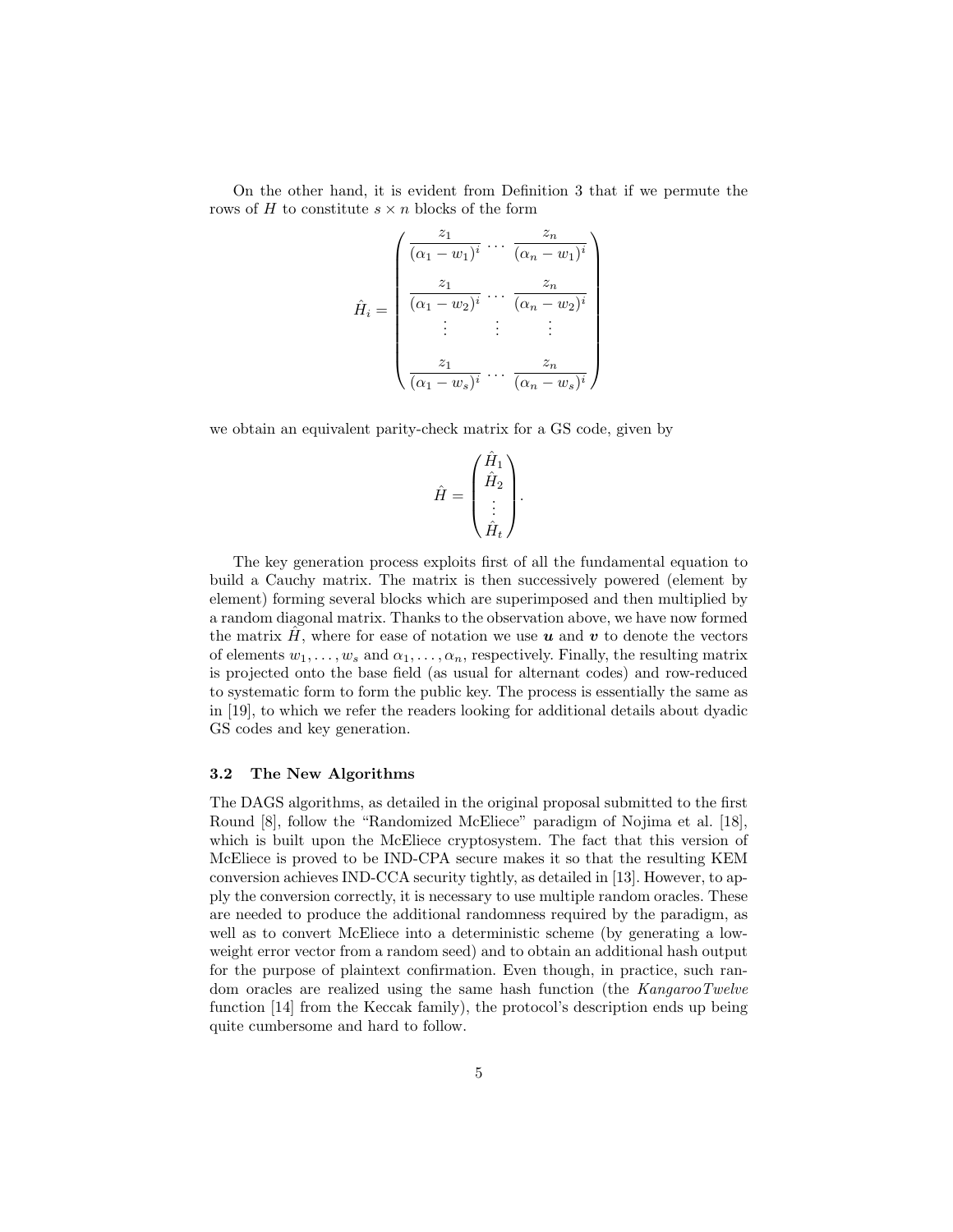A simpler protocol can be obtained, although, as we will see, not without consequences, using the Niederreiter cryptosystem. We report the new description below, following the same conventions used in the original DAGS specification [1]. Therefore, system parameters are the code length  $n$ , dimension  $k$  and co-dimension  $r$ , the values  $s$  and  $t$  which define a GS code, the cardinality of the base field  $q$  and the degree of the field extension  $m$ . Note that, unlike the original DAGS, we do not need the sub-parameters  $k'$  and  $k''$ .

#### Algorithm 1. Key Generation

Key generation follows closely the process described in the original DAGS Key Generation. We present here a compact version, and we refer the reader to the description in Section 3.1.1 of [8] for further details.

- 1. Generate dyadic signature  $h$ .
- 2. Build the Cauchy support  $(u, v)$ .
- 3. Form Cauchy matrix  $\hat{H}_1 = C(\boldsymbol{u}, \boldsymbol{v})$ .
- 4. Build  $\hat{H}_i$ ,  $i = 2, \ldots t$ , by raising each element of  $\hat{H}_1$  to the power of i.
- 5. Superimpose blocks  $\hat{H}_i$  in ascending order to form matrix  $\hat{H}$ .
- 6. Generate vector z by sampling uniformly at random elements in  $\mathbb{F}_{q^m}$  with the restriction  $z_{is+j} = z_{is}$  for  $i = 0, ..., n_0 - 1, j = 0, ..., s - 1$ .
- 7. Form  $H = \hat{H} \cdot \text{Diag}(z)$ .
- 8. Project H onto  $\mathbb{F}_q$  using the co-trace function: call this  $H_{base}$ .
- 9. Write  $H_{base}$  as  $(B | A)$ , where A is  $r \times r$ .
- 10. Get systematic form<sup>1</sup>  $(M | I_r) = A^{-1} H_{base}$ : call this  $\tilde{H}$ .
- 11. Sample a uniform random string  $r \in \mathbb{F}_q^n$ .
- 12. The public key is the matrix  $H$ .
- 13. The private key consists of  $(u, A, r)$  and  $\tilde{H}$ .

The main differences are as follows. First of all, the public key consists of the systematic parity-check matrix  $H = (M | I_r)$ , rather than the generator matrix  $G = (I_k \mid M^T)$ . Also, the private key only stores **u** instead of **v** and **y**, but it includes additional elements, namely the random string  $r$ , the submatrix  $A$  and  $\tilde{H}$  itself<sup>2</sup>.

<sup>&</sup>lt;sup>1</sup> If  $A$  is not invertible, abort and go back to 1.

<sup>&</sup>lt;sup>2</sup> This is mostly a formal difference, since  $\tilde{H}$  is in fact the public key.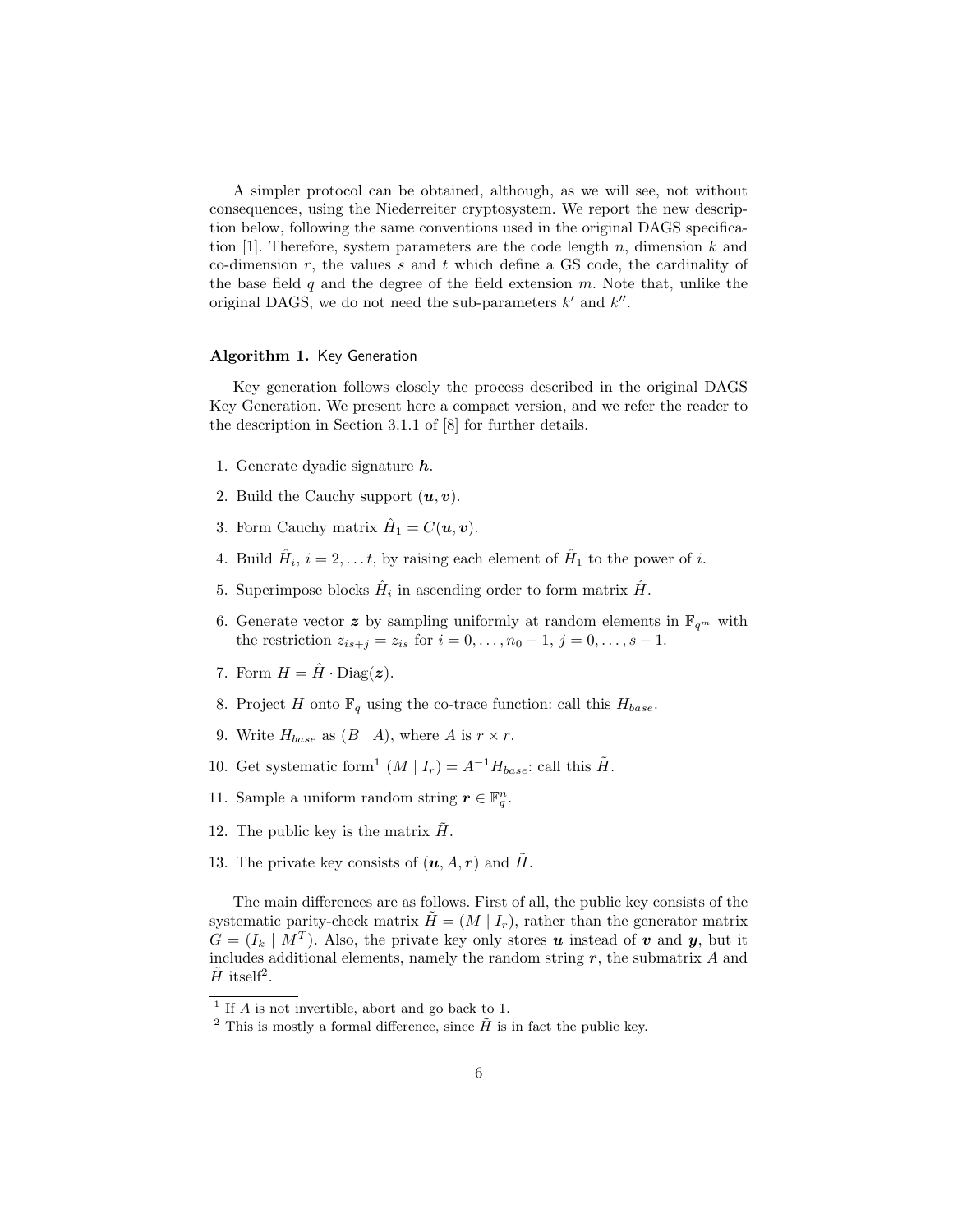#### Algorithm 2. Encapsulation

Encapsulation uses a hash function  $\mathcal{H}: \{0,1\}^* \to \{0,1\}^{\ell}$  to extract the desired symmetric key,  $\ell$  being the desired bit length (commonly 256). The function is also used to provide plaintext confirmation by appending an additional hash value, as detailed below.

- 1. Sample  $e \stackrel{\$}{\leftarrow} \mathbb{F}_q^n$  of weight w.
- 2. Set  $\mathbf{c} = (\mathbf{c}_0, \mathbf{c}_1)$  where  $\mathbf{c}_0 = \tilde{H} \mathbf{e}$  and  $\mathbf{c}_1 = \mathcal{H}(2, \mathbf{e})$ .
- 3. Compute  $\mathbf{k} = \mathcal{H}(1, \mathbf{e}, \mathbf{c})$ .
- 4. Output ciphertext  $c$ ; the encapsulated key is  $k$ .

## Algorithm 3. Decapsulation

As in every code-based scheme, the decapsulation algorithm consists mainly of decoding; in this case, like in the original DAGS version, we call upon the alternant decoding algorithm (see for example [15]).

- 1. Get syndrome  $c'_0$  corresponding to matrix<sup>3</sup> H' from private key<sup>4</sup>.
- 2. Decode  $c_0$  and obtain  $e'$ .
- 3. If decoding fails or  $wt(e') \neq w$ , set  $b = 0$  and  $\eta = r$ .
- 4. Check that  $\tilde{H}e' = c_0$  and  $\mathcal{H}(2, e') = c_1$ . If so, set  $b = 1$  and  $\eta = e'$ .
- 5. Otherwise, set  $b = 0$  and  $\eta = r$ .
- 6. The decapsulated key is  $\mathbf{k} = \mathcal{H}(b, \eta, c)$ .

The description we just presented is conform to the guidelines detailed by the "SimpleKEM" construction of [5], hence our choice to call this new version "SimpleDAGS". This is one of two aspects in which this variant diverges substantially from the original; we will discuss advantages (and disadvantages) of this new paradigm in the next section. The other different aspect is that using Niederreiter requires a different strategy for decoding, which we describe below.

## 3.3 Decoding from a Syndrome

In the original version of DAGS, the input to the decoding algorithm is, as is commonly the case is coding theory, a noisy codeword. The alternant decoding algorithm consists of three distinct steps. First, it is necessary to compute the syndrome of the received word, with respect to the alternant parity-check matrix; this is represented as a polynomial  $S(z)$ . Then, the algorithm uses the syndrome to compute the error locator polynomial  $\sigma(z)$  and the error evaluator polynomial  $\omega(z)$ , by solving the key equation  $\omega(z)/\sigma(z) = S(z) \mod z^r$ . Finally, finding the

<sup>3</sup> In alternant form.

<sup>4</sup> See next section for details.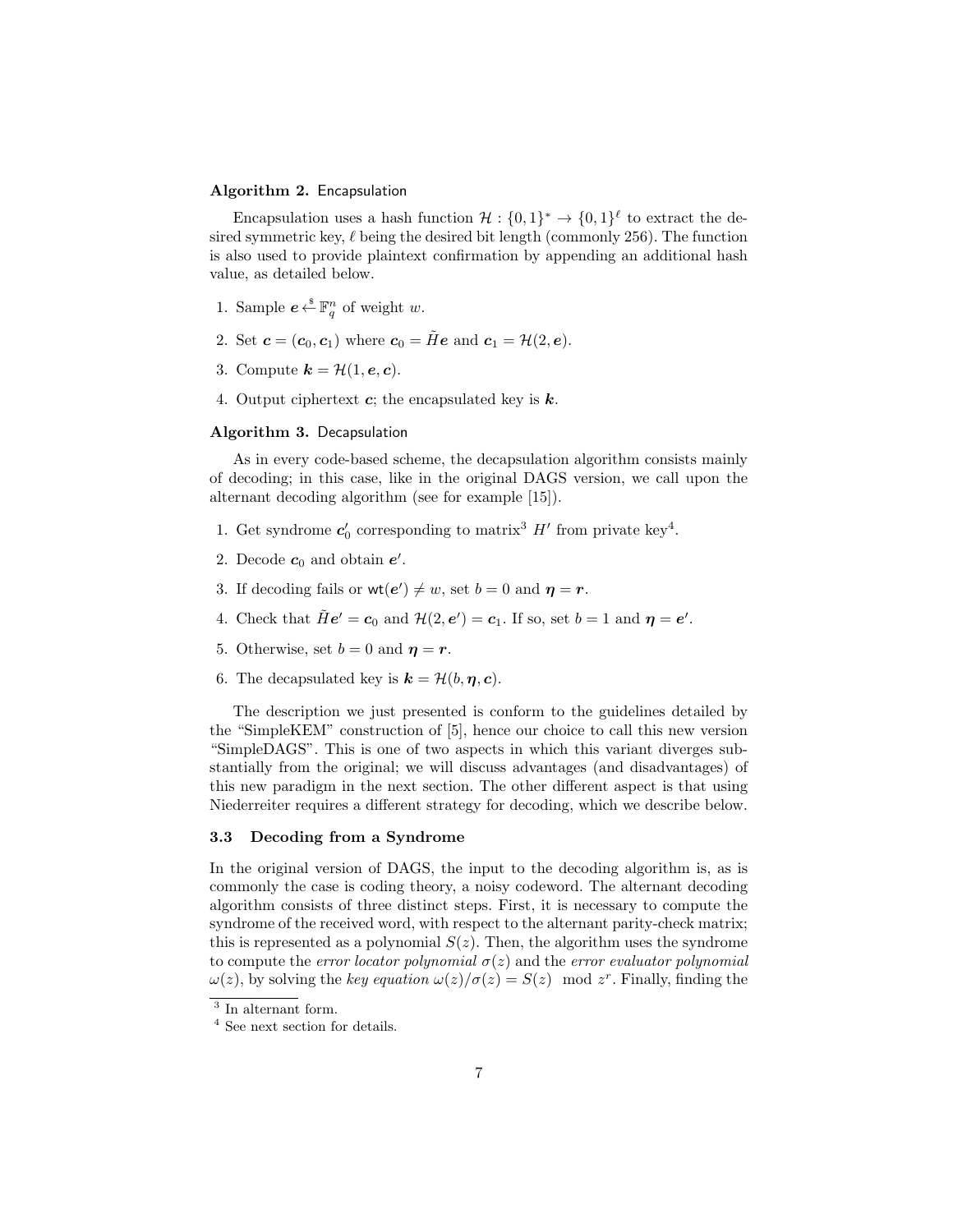roots of the two polynomials reveals, respectivelly, the locations and values (if the code is not binary) of the errors. Actually, as shown in Section 6.3 of [1], it is possible to speed up decapsulation by incorporating the first step of the decoding algorithm in the reconstruction of the alternant matrix, i.e. the syndrome is computed on the fly, while the alternant matrix is built.

We are now ready to explain how to perform alternant decoding when the input is a syndrome, rather than a noisy codeword, as is the case in Algorithm 3 above. In this case, we do not need to reconstruct the alternant matrix itself, but rather to transform the received syndrome to the syndrome corresponding to the alternant matrix. This consists of two steps. First, remember that the public key H is the systematic form of the matrix  $H_{base}$ . This is obtained from the quasidyadic parity-check matrix H, whose entries are in  $\mathbb{F}_{q^m}$ , by projecting it onto the base field  $\mathbb{F}_q$ . The projection is performed using the co-trace function and a basis for the extension field, say  $\{\beta_1, \ldots, \beta_m\}$ . Recall that the co-trace function works similarly to the trace function, by writing each element of  $\mathbb{F}_{q^m}$  as a vector whose components are the coefficients with respect to the basis  $\{\beta_1, \ldots, \beta_m\}.$ However, instead of writing the components on  $m$  successive rows, the co-trace function distributes them over the rows at regular intervals,  $r$  at a time. More precisely, if  $\mathbf{a} = (a_1, a_2, \dots, a_r)^T$  is a column of H, the corresponding column  $a' = (a'_1, a'_2, \dots, a'_{rm})^T$  of  $H_{base}$  will be formed by writing the components of each  $a_i$  in positions  $a'_i, a'_{r+i}, \ldots, a'_{r(m-1)+i}$ , for all  $i = 1, \ldots, m$ .

The first step consists of transforming the received syndrome  $c_0 = \tilde{H}e$ into He. For this, we need to multiply the syndrome by A to obtain  $AHe =$  $AA^{-1}H_{base}e = H_{base}e$ . Then we reverse the projection process and "bring back" the syndrome on the extension field. This is immediate when operating directly on the matrices, but a little less intuitive when starting from a syndrome. It turns out that it is still possible to do that, by using again the basis  $\{\beta_1, \ldots, \beta_m\}$ . Namely, it is enough to collect all the components  $s_i, s_{r+i}, \ldots, s_{r(m-1)+i}$  of the syndrome  $s = H_{base}e$  and multiply the resulting vector with the vector  $(\beta_1, \ldots, \beta_m)$ . This maps the vector of components back to its corresponding element in  $\mathbb{F}_{q^m}$  and it is immediate to check that this process yields He.

The second step consists of relating the newly-obtained syndrome to the alternant parity-check matrix  $H'$ . Since this is just another parity-check for the same code, it is possible to obtain one from the other via an invertible matrix. In particular, for GS codes we have  $H = CH'$ , where the  $r \times r$  matrix C can be obtained using  $u$ . Namely, the r rows of C corresponds to the coefficients of the polynomials  $g_1(x), \ldots, g_r(x)$ , where we have

$$
g_{(l-1)t+i} = \frac{\prod_{j=1}^{s} (x - u_j)^t}{(x - u_l)^i}
$$

for  $l = 1, \ldots, s$  and  $i = 1, \ldots, t$ . To complete the second step, then, it is enough to compute C and then  $C^{-1}He$ . The resulting syndrome is ready to be decoded.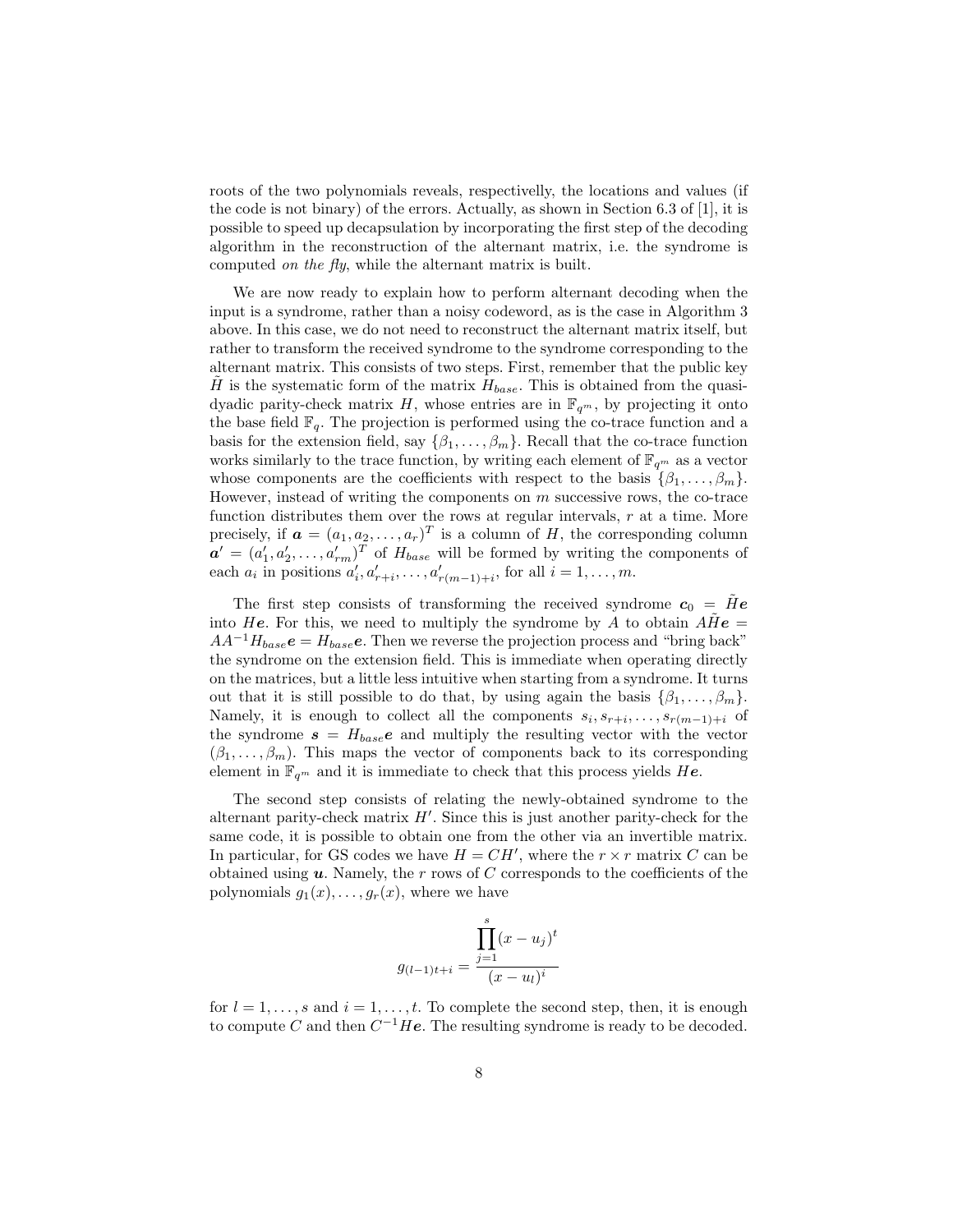#### 3.4 Consequences

There are some notable consequence to keep in mind when switching to the SimpleDAGS variant. First of all, the change in the KEM conversion not only makes the protocol simpler, but has additional advantages. The reduction is tight in the ROM, and the introduction of the plaintext confirmation step provides an extra layer of defense, at the cost of just one additional hash value. This is similar to what done in the Classic McEliece submission [7]. Moreover, the use of implicit rejection and a "quiet" KEM (i.e. such that the output is always a session key) further simplifies the API, and is an incentive to design constanttime algorithms, without needing extra machinery or stronger assumptions, as explained in Sections 14 and 15 of [5].

On the other hand, using Niederreiter has a negative impact on the overall performance of the scheme. The cost of the first step of decoding, detailed above, is comparable to that of reconstructing  $H'$  (and computing the syndrome) in the original DAGS, but there is an additional cost in the multiplication by A. Moreover, inverting the matrix  $C$  in the second step is expensive, and would slow down decapsulation considerably. In alternative, one could delegate some computation time to the key generation algorithm, and store  $C^{-1}$  as private key; this would preserve the efficiency of the decapsulation but noticeably increase the size of the private key. Either way, there is a clear a tradeoff at hand, sacrificing performance and efficiency in favor of a simpler description and tighter security. It therefore falls to the user's discretion whether original DAGS or SimpleDAGS is the best variant to be employed for the purpose.

## 4 Improved Resistance

It is natural to think that introducing additional algebraic structure like QD in a scheme based on algebraic codes (such as Goppa or GS) can give an adversary more power to perform a structural attack. This is the case of the well-known FOPT attack [10], and successive variants [11,9], which exploit this algebraic structure to solve a multivariate system of equations and reconstruct an alternant matrix which is equivalent to the private key. A detailed analysis of such attacks, and countermeasures, is given in the original DAGS paper. Recently, Barelli and Couvreur presented a structural attack aimed precisely at DAGS [4], which is very successful against the original parameters. We discuss it here.

#### 4.1 The Barelli-Couvreur Attack

The attack makes use of a novel construction called Norm-Trace Codes. As the name suggests, these codes are the result of the application of both the Trace and the Norm operation to a certain support vector, and they are alternant codes. In particular, they are subfield subcodes of Reed-Solomon codes. The construction of these codes is given explicitly only for the specific case  $m = 2$  (as is the case in all DAGS parameters), i.e. the support vector has components in  $\mathbb{F}_{q^2}$ , in which case the norm-trace code is defined as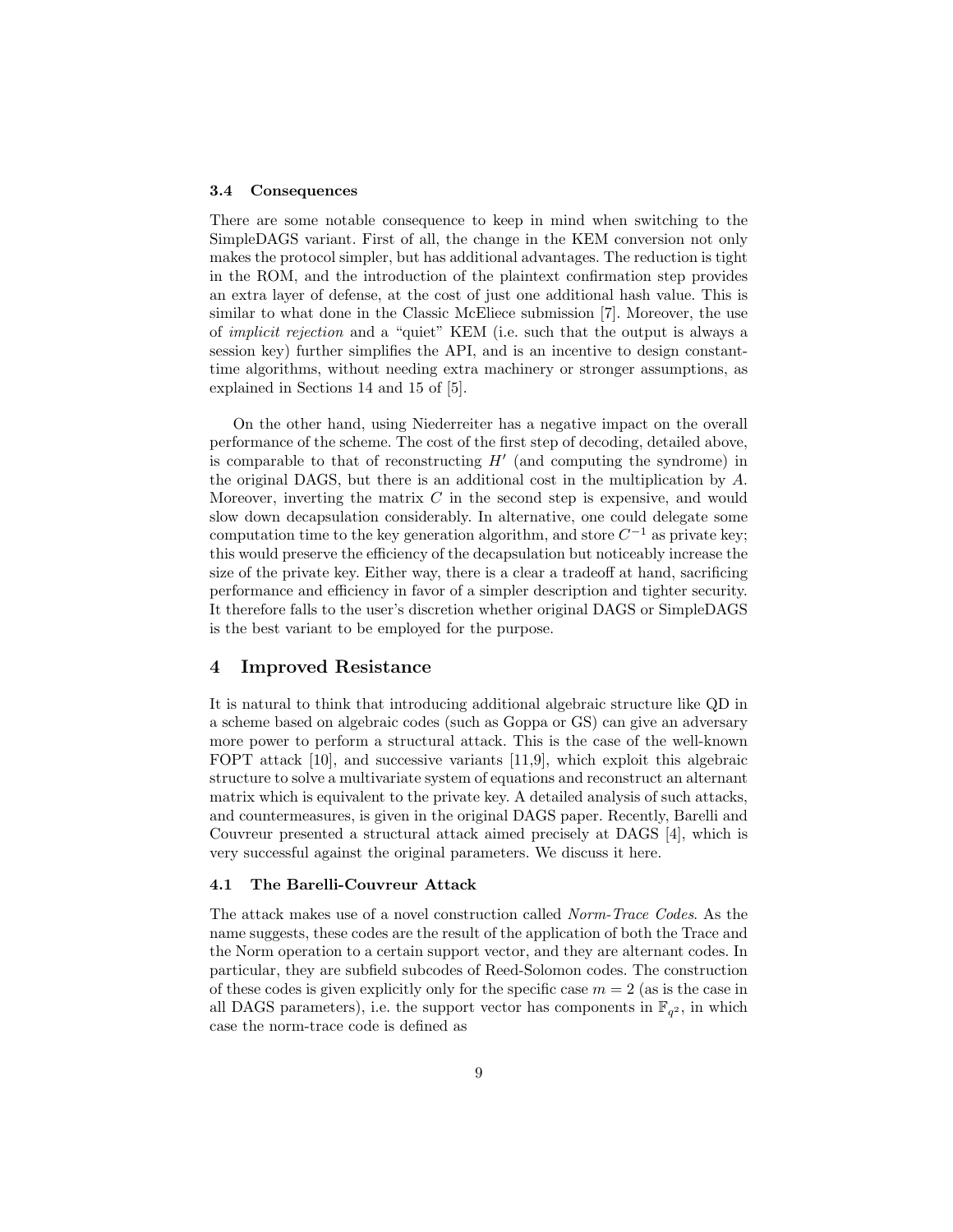$$
\mathcal{NT}(\mathbf{x}) = \langle \mathbf{1}, Tr(\mathbf{x}), Tr(\alpha \mathbf{x}), N(\mathbf{x}) \rangle
$$

where  $\alpha$  is an element of trace 1.

The main idea is that there exists a specific norm-trace code that is the conductor of the secret subcode into the public code. By "conductor" the authors refer to the largest code for which the Schur product (i.e. the component-wise product of all codewords, denoted by  $\star$ ) is entirely contained in the target, i.e.

$$
Cond(\mathcal{D},\mathcal{C}) = {\mathbf{u} \in \mathbb{F}_q^n : \mathbf{u} \star \mathcal{D} \subseteq \mathcal{C}}
$$

The authors present two strategies to determine the secret subcode. The first strategy is essentially an exhaustive search over all the codes of the proper co-dimension. This co-dimension is given by  $2q/s$ , since s is the size of the permutation group of the code, which is non-trivial in our case due to the code being quasi-dyadic. While such a brute force in principle would be too expensive, the authors present a few refinements that make it feasible, which include an observation on the code rate of the codes in use, and the use of shortened codes. The second strategy, instead, consists of solving a bilinear system, which is obtained using the parity-check matrix of the public code and treating as unknowns the elements of a generator matrix for the secret code (as well as the support vector x). This system is solved using Gröbner bases techniques, and benefits from a reduction in the number of variables similar to the one performed in FOPT, as well as the refinements mentioned above (shortened codes).

In both cases, it is easy to deduce that the two parameters  $q$  and  $s$  are crucial in determining the cost of running this step of the attack, which dominates the overall cost. In fact, the authors are able to provide an accurate complexity analysis for the first strategy which confirms this intuition. The average number of iterations of the brute force search is given by  $q^{2c}$ , where c is exactly the co-dimension described above, i.e.  $c = 2q/s$ . In addition, it is shown that the cost of computing Schur products is  $2n<sup>3</sup>$  operations in the base field. Thus, the overall cost of the recovery step is  $2n^3q^{4q/s}$  operations in  $\mathbb{F}_q$ . The authors then argue that wrapping up the attack has negligible cost, and that  $q$ -ary operations can be done in constant time (using tables) when  $q$  is not too big. All this leads to a complexity which is below the desired security level for all of the DAGS parameters that had been proposed at the time of submission. We report these numbers below.

Table 2: Early DAGS Parameters.

| Security Level | $\mathfrak{a}$ | m | $\boldsymbol{n}$ | $\kappa$ | S        |    | $\boldsymbol{w}$ |          | $\overline{2}$ |
|----------------|----------------|---|------------------|----------|----------|----|------------------|----------|----------------|
|                |                |   |                  |          | . പാ     | 13 | 104              | 200      |                |
|                | ი6             |   | .216             | 512      | 25       |    |                  | 280      |                |
|                | - 06           | ົ |                  |          | $\Omega$ |    | 352              | $2^{55}$ | ე33            |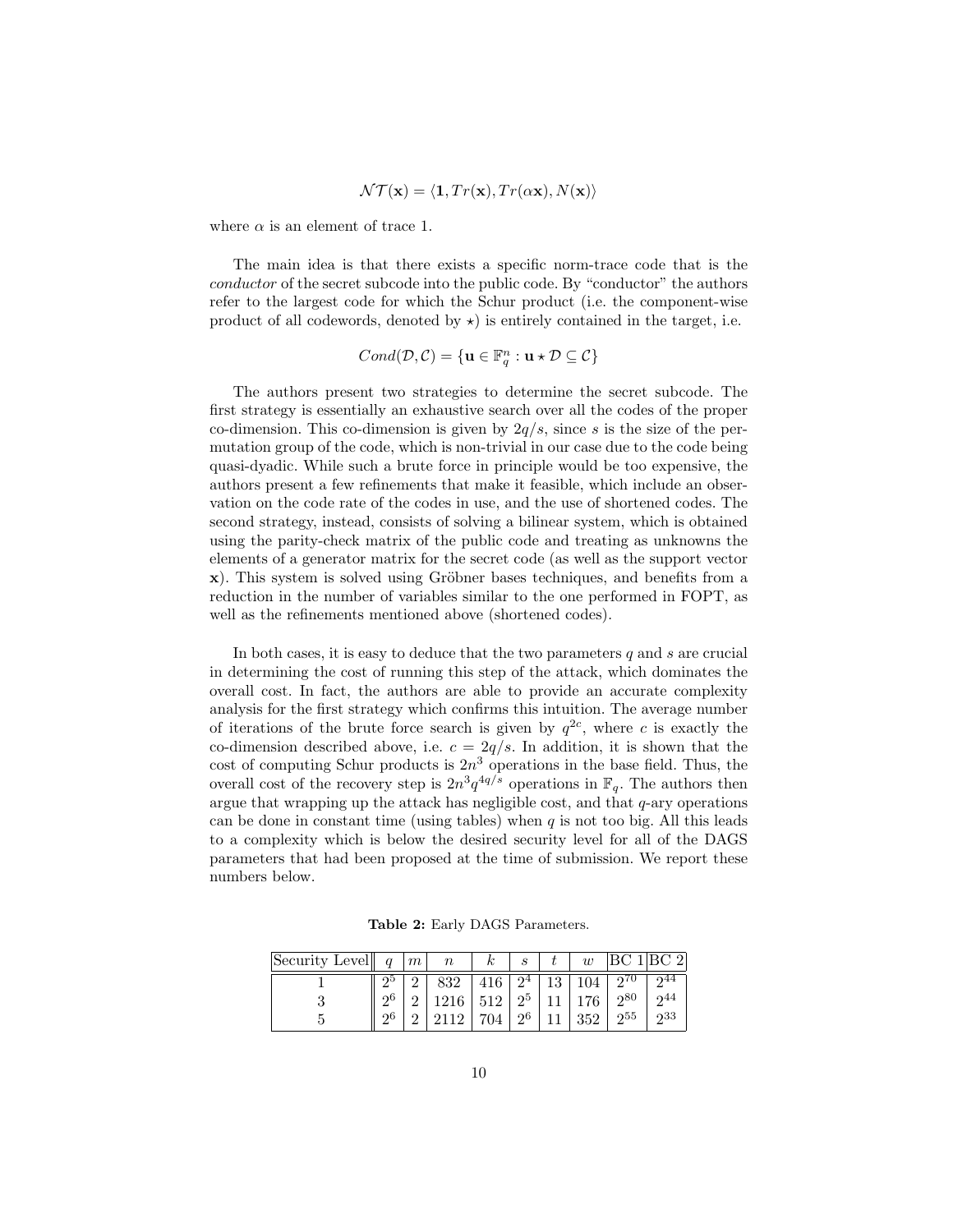In the last two columns we report, respectively, the complexity of the attack when running it with the first approach (exhaustive search) and the cycle count for the execution of the attack with the second approach (Gröbner bases). The latter was reported in a follow-up paper by Bardet, Bertin, Couvreur and Otmani [3]. As it is possible to observe, the attack complexity is especially low for the last set of parameters since the dyadic order  $s$  was chosen to be  $2<sup>6</sup>$ , and this is probably too much to provide security against this attack. Still, we point out that, at the time this parameters were proposed, there was no indication this was the case, since this attack is using an entirely new technique, and it is unrelated to the FOPT and folding attacks that we just described.

While the attack performs very well against the original DAGS parameter sets, it is overall not as critical as it appears. In fact, it is shown in Section 5.3 of [1] how this can be defeated even by modifying a single parameter, namely the size of the base field  $q$ . This is the case for **DAGS** 3, where changing this value from  $2^6$  to  $2^8$  is enough to push the attack complexity beyond the claimed security level. Updated parameters were introduced in [1], and we report them below.

Table 3: Updated DAGS Parameters.

| Security Level | $\alpha$ | $\lfloor m \rfloor$ | $\boldsymbol{n}$ | κ   | S        |    | $\boldsymbol{w}$ |                       |
|----------------|----------|---------------------|------------------|-----|----------|----|------------------|-----------------------|
|                |          |                     | 832              | 416 | $2^4$    | 13 |                  | $104 \approx 2^{128}$ |
|                | $\Omega$ |                     | 1216             | 512 | $2^5$    |    |                  | $176 \approx 2^{288}$ |
|                | $\Omega$ |                     | 1600             | 896 | ່າ $5$ ່ |    |                  | $176 \approx 2^{289}$ |

Table 4: Memory Requirements (bytes).

| Parameter Set      | $\parallel$ Public Key | Private Key | Ciphertext |
|--------------------|------------------------|-------------|------------|
| DAGS <sub>-1</sub> | 21 I 9                 | 2496        | 656        |
| DAGS_3             | 11264                  | 4864        | 1248       |
| DAGS_5             | 19712                  | 6400        | 1632       |

Note that, for DAGS\_5, the dyadic order s needed to be amended too, and the rest of the code parameters modified accordingly to respect the requirements on code length, dimension etc. The case of DAGS 1 is a little peculiar. In fact, the theoretical complexity of the first attack approach can be made large enough by simply switching from  $q = 2^5$  to  $q = 2^6$ , similarly to what was done for DAGS 3. With this in mind, and for the sake of simplicity, [1] featured this choice of parameters for DAGS 1, as reported in Table 3. However, thanks to the detailed analysis appeared in [3], it is now possible to see that these parameters are particularly vulnerable to the second attack approach. In what follows, we will briefly explain the reason for this, and present a new choice of parameters for DAGS<sub>-1</sub>.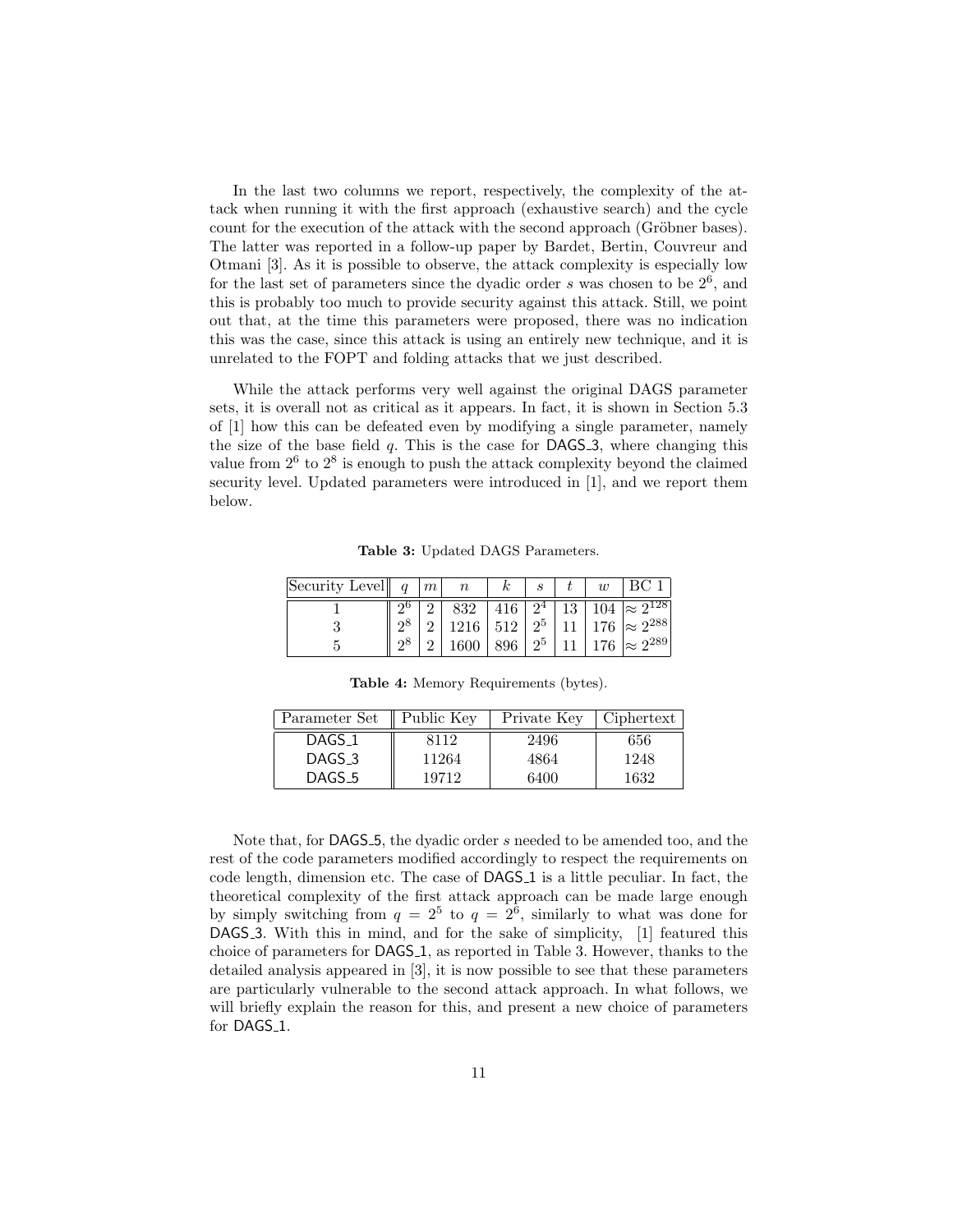As noted before, the success of the attack strongly depends on the dimension of the invariant code  $\mathcal{D}$ , which is given by  $k_0 - c$ , where  $k_0 = k/s$  is the number of row blocks and  $c = 2q/s$  was defined above. For the parameters in question, we have  $k_0 = 26$  and  $c = 8$  and therefore this dimension is 18. This leads to an imbalance in the ratio of number of equations to number of variables. The former are given by  $(k_0-c)(n_0-k_0-1)$ , where  $n_0 = n/s$  is the number of column blocks, while the latter consists of the  $(k_0 - c)c$  variables of the U type and the  $n_0 - k_0 + c + \log s - 3$  variables of the V type that define the bilinear system. Therefore we obtain 450 equations in 179 total variables, and this ratio is about 2.5. The authors then show how the system can be solved by specializing the U variables to obtain linear equations, for a total cost of approximately  $2^{111}$ operations, which is below the claimed security level. Actually, this cost can be further reduced following a hybrid approach that combines exhaustive search and Gröbner bases, to a total of  $2^{83}$ .

The crucial point is that a ratio of 2.5 is quite high, and this is what makes the attack feasible. In contrast, the updated DAGS<sub>-5</sub> parameters produce a ratio of 1.1 which is too low (the system has too many variables) while the situation for DAGS\_3 is even more extreme, since in this case  $c = k_0$  and therefore D does not even exist. In this case, the authors suggest to use the dual code instead, therefore replacing  $k_0$  with  $n_0 - k_0$  in all the above formulas. In principle, this makes the attack applicable, but the parameters yield a ratio of 0.7 which is again too low to be of any use. We insist on this crucial point to select our next choice of parameters for DAGS 1 (where "N.A." stands for "not applicable").

Table 5: New DAGS Parameters.

| Security Level | $\overline{a}$ | $+m^{\perp}$ | $\boldsymbol{n}$ |                 | S     | w |                            |  |
|----------------|----------------|--------------|------------------|-----------------|-------|---|----------------------------|--|
|                |                |              | 704              | $\mid 352 \mid$ | $2^4$ |   | 88 $\approx 2^{542}$ N.A.  |  |
|                |                |              | $1216 \mid 512$  |                 | $2^5$ |   | $176 \approx 2^{288}$ N.A. |  |
|                |                |              | 1600             | 896             | റ5    |   | $176 \approx 2^{289}$ N.A. |  |

| Parameter Set      | Public Kev | Private Key | <b>Ciphertext</b> |
|--------------------|------------|-------------|-------------------|
| DAGS <sub>-1</sub> | 7744       | 2816        | 736               |
| DAGS_3             | 11264      | 4864        | 1248              |
| DAGS_5             | 19712      | 6400        | 1632              |

Table 6: New Memory Requirements (bytes).

Note that we have only changed the parameters for DAGS 1, but we have chosen to report the other two sets too, in order to provide a complete view. With this new choice, we have  $k_0 = 22$  and  $c = 32$  and therefore  $D$  does not exist; in fact, not even its dual exists, since in this case  $k_0 = n_0 - k_0$ . This completely defeats the second attack approach, while the first approach would produce a ridiculously large complexity ( $\approx 2^{542}$ , see above), and we therefore feel comfortable claiming that DAGS 1 is now safe against all known attacks.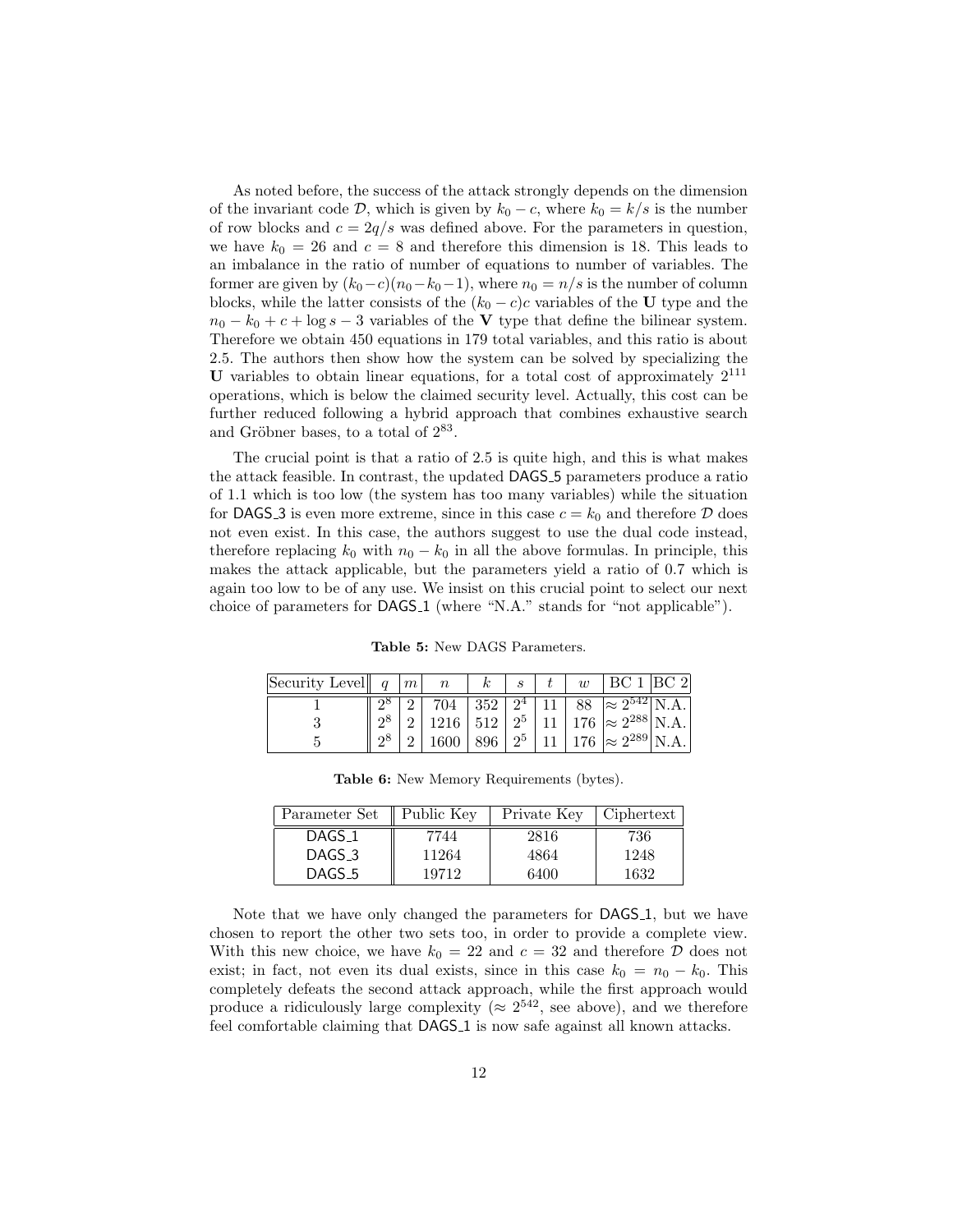In the end, we can add the Barelli-Couvreur attack(s) to the amount of constraints on the selection of parameters, and we are very thankful to the authors of [4] and [3] for the detailed and careful analysis of the attack techniques. We will provide a complete overview of such constraints in the next section, where we will also detail an entirely new take on the subject.

## 4.2 Binary DAGS

Parameters in schemes based on QD-GS codes are a carefully balanced machine, needing to satisfy many constraints. First of all, we would like the code dimension  $k = n - mst$  to be approximately  $n/2$ , since having a code rate close to  $1/2$  is an optimal choice in many aspects (for instance, against ISD). In second place, in order to stay clear of the Barelli-Couvreur attack, the value  $q$  has to be sufficiently large, while the dyadic order s cannot be too big, as we just explained. On the other hand, s should still be large enough to obtain a significant reduction in key size. Balancing these two parameters can be quite hard since both  $q$  and s are required to be powers of 2. Meanwhile, the values of the extension degree  $m$  and the number of blocks  $t$  need to be, jointly, sufficiently large to reach the threshold of  $mt > 21$ , which is necessary to avoid the FOPT attack. Of course,  $m, s$  and t cannot all be large at the same time otherwise the code dimension k would become trivial. Moreover, it is possible to observe that the best outcome is obtained when  $m$  and  $t$  are of opposite magnitude (one big and one small) rather than both of "medium" size. Now, since s and t are also what determines the number of correctable errors (which is  $st/2$ ), the value of t cannot be too small either, while a small  $m$  is helpful to avoid having to work on very large extension fields. Note that  $q^m$  still needs to be at least as big as the code length n (since the support elements are required to be distinct). After all these considerations, the result is that, in previous literature [19,6,1], the choice of parameters was oriented towards selecting a large base field  $q$  and the smallest possible value for the extension, i.e.  $m = 2$ , with s ranging from  $2<sup>4</sup>$  to  $2<sup>6</sup>$ , and t chosen accordingly. We now investigate the consequences of choosing parameters in the opposite way.

Choosing large  $m$  and small  $t$  allows  $q$  to be reduced to the minimum, and more precisely  $q$  could be even 2 itself, meaning binary codes are obtained. Binary codes were already considered in the original QD Goppa proposal by Misoczki and Barreto [16], where they ended up being the only safe choice. The reason for this is that larger base fields mean  $m$  can be chosen smaller (and in fact, must, in order to avoid working on prohibitively large extension fields). This in turn means FOPT is very effective (remember that there is no parameter  $t$  for Goppa codes), so in order to guarantee security one had to choose  $m$  as big as possible (at least 16) and consequently  $q = 2$ . Now in our case, if t is small, s must be bigger (for error-correction purposes), and this pushes n and k up accordingly. We present below our binary parameters (Table 7) and corresponding memory requirements (Table 8).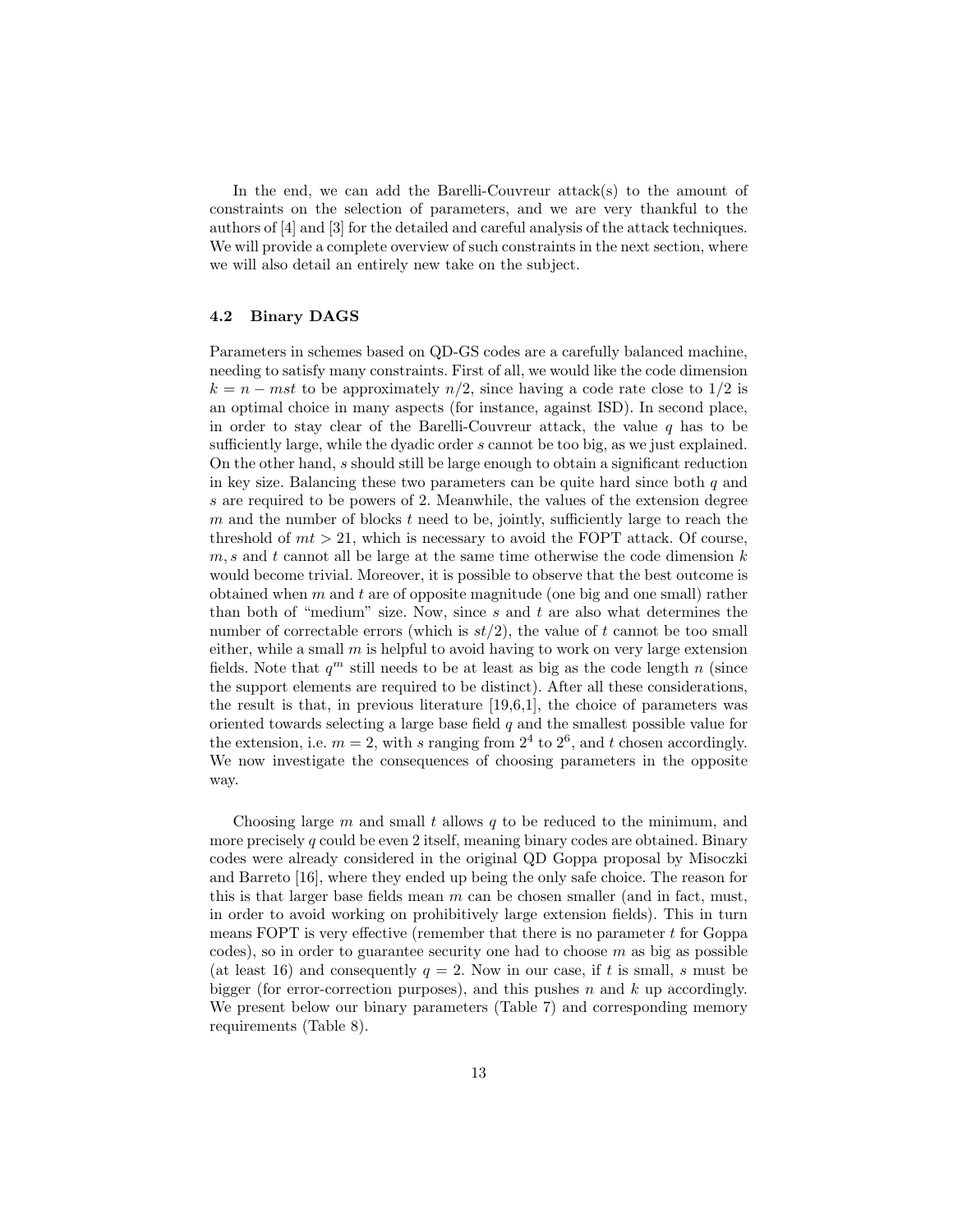Table 7: Binary DAGS Parameters.

| Security Level $q \mid m$ |  |                      |      | S     |                | w              |            |
|---------------------------|--|----------------------|------|-------|----------------|----------------|------------|
|                           |  | 6400   3072   $2^7$  |      |       |                | 2   128   N.A. |            |
|                           |  | 11520   4352   $2^8$ |      |       |                | 2 256 N.A.     |            |
|                           |  | 14080                | 6912 | $2^8$ | $\overline{2}$ |                | 256   N.A. |

Table 8: Memory Requirements for Binary DAGS (bytes).

| Parameter Set      | Public Key | Private Key | Ciphertext |
|--------------------|------------|-------------|------------|
| DAGS <sub>-1</sub> | 9984       | 20800       | 832        |
| DAGS <sub>-3</sub> | 15232      | 40320       | 1472       |
| DAGS <sub>-5</sub> | 24192      | 49280       | 1792       |

The parameters are chosen to stay well clear of all the known algebraic attacks. In particular, using binary parameters should entirely prevent the latest attack by Barelli and Couvreur. In this case, in fact, we have  $m \gg 2$ , and it is not yet clear whether the attack is applicable in the first place. However, even if this was the case, the complexity of the attack, which currently depends on the quantity  $q/s$ , would depend instead on  $mq^{m-1}/s$ . It is obvious that, with our choice of parameters, the attack would be completely infeasible in practice.

Note that, in order to be able to select binary parameters, it is necessary to choose longer codes (as explained above), which end up in slightly larger public keys: these are about 1.3 times those of the original (non-binary) DAGS. The private keys are also considerably larger. On the other hand, the binary base field should bring clear advantages in term of arithmetic, and result in a much more efficient implementation. All things considered, this variant should be seen as yet another tradeoff, in this case sacrificing key size in favor of increased security and efficient implementation.

## 5 Revised Implementation Results

In this section we present the results obtained in our revised implementation. Our efforts focused on several aspects of the code, with the ultimate goal of providing faster algorithms, but which are also clearer and more accessible. With this in mind, one of the main aspects that was modified is field multiplication. We removed the table-based multiplication to prevent an easy avenue for side-channel (cache) attacks: this is now vectorized by the compiler, which also allows for a considerable speedup. Moreover, we were able to obtain a considerable gain during key generation by exploiting the diagonal form of the Cauchy matrix. Finally, we "cleaned up" and polished our C code, to ensure it is easier to understand for external auditors. Below, we report timings obtained for our revised implementation (Table 10), as well as the measurements previously obtained for the reference code (Table 9), for ease of comparison. We remark that all these numbers refer to the latest DAGS parameters (i.e. those presented in Table 5);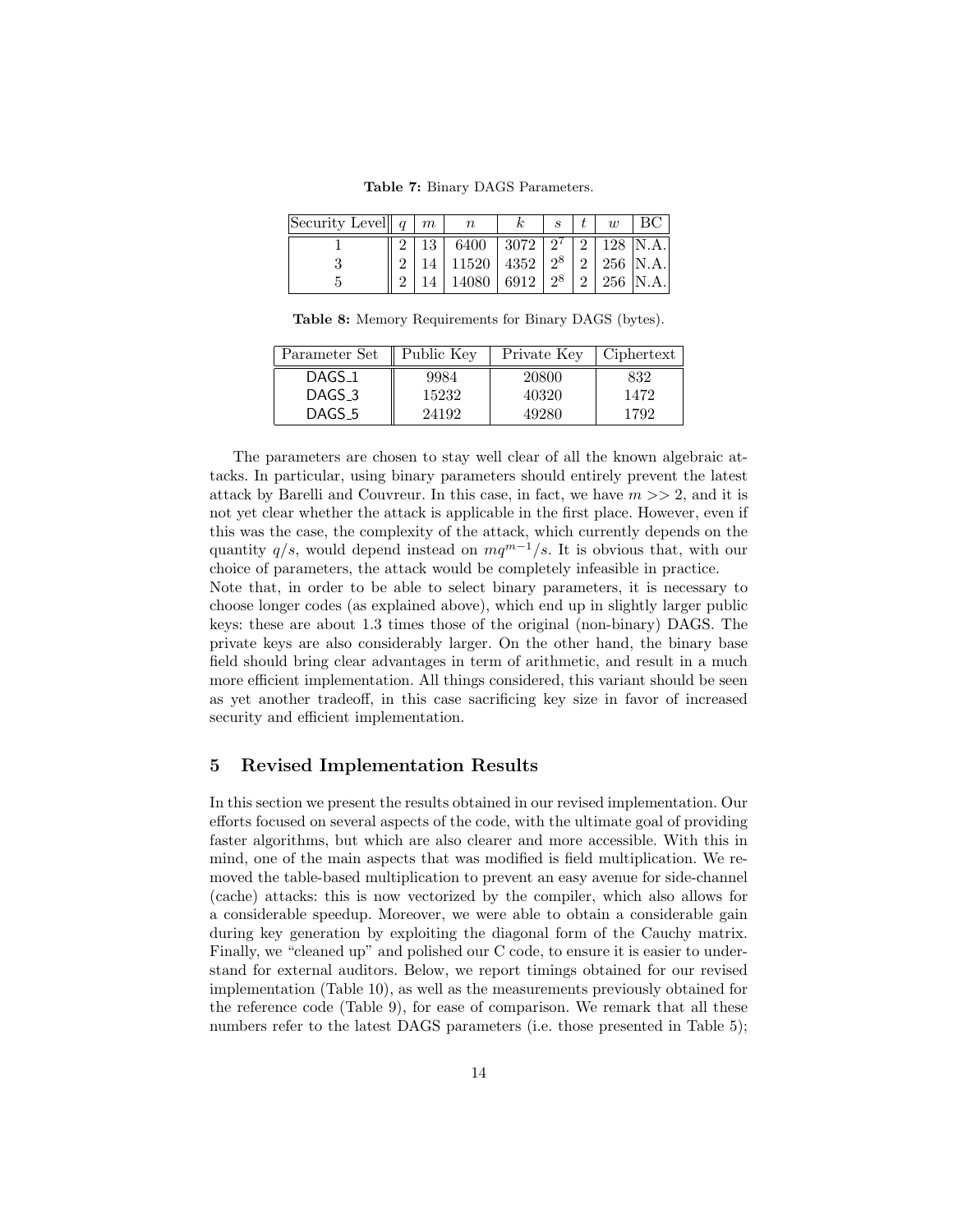an implementation of Binary DAGS is currently underway. The timings were acquired running the code 100 times and taking the average. We used CLANG compiler version 8.0.0 and the compilation flags -O3 -g3 -Wall -march=native -mtune=native -fomit-frame-pointer -ffast-math. The processor was an Intel(R) Core(TM) i5-5300U CPU @ 2.30GHz.

Table 9: Timings for Reference Code.

| Algorithm      | Cycles             |               |               |  |  |  |  |
|----------------|--------------------|---------------|---------------|--|--|--|--|
|                | DAGS <sub>-1</sub> | DAGS_3        | DAGS_5        |  |  |  |  |
| Key Generation | 2,540,311,986      | 4,320,206,006 | 7,371,897,084 |  |  |  |  |
| Encapsulation  | 12,108,373         | 26,048,972    | 96,929,832    |  |  |  |  |
| Decapsulation  | 215,710,551        | 463,849,016   | 1,150,831,538 |  |  |  |  |

Table 10: Timings for Revised Implementation.

| Algorithm      | Cycles             |                    |               |  |  |  |  |
|----------------|--------------------|--------------------|---------------|--|--|--|--|
|                | DAGS <sub>-1</sub> | DAGS <sub>-3</sub> | DAGS_5        |  |  |  |  |
| Key Generation | 408,342,881        | 1,560,879,328      | 2,061,117,168 |  |  |  |  |
| Encapsulation  | 5,061,697          | 14,405,500         | 35,655,468    |  |  |  |  |
| Decapsulation  | 192,083,862        | 392, 435, 142      | 388,316,593   |  |  |  |  |

As it is possible to observe, the performance is much faster than the previously reported numbers, despite the increase in parameters (and especially field size). Furthermore, we are planning to obtain even faster timings by incorporating techniques from [2]. These include a dedicated version of the Karatsuba multiplication algorithm (as detailed in [2]), as well as an application of LUP inversion to compute the systematic form of the public key in an efficient manner. Such an implementation is currently underway and results will appear in future work.

# 6 Conclusion

DAGS was one of the two NIST proposals based on structured algebraic codes, and the only one using Quasi-Dyadic codes (the other, BIG QUAKE, is based on Quasi-Cyclic codes). In fact, DAGS is also the only proposal exploiting the class of Generalized Srivastava codes. As such, we believe DAGS is already an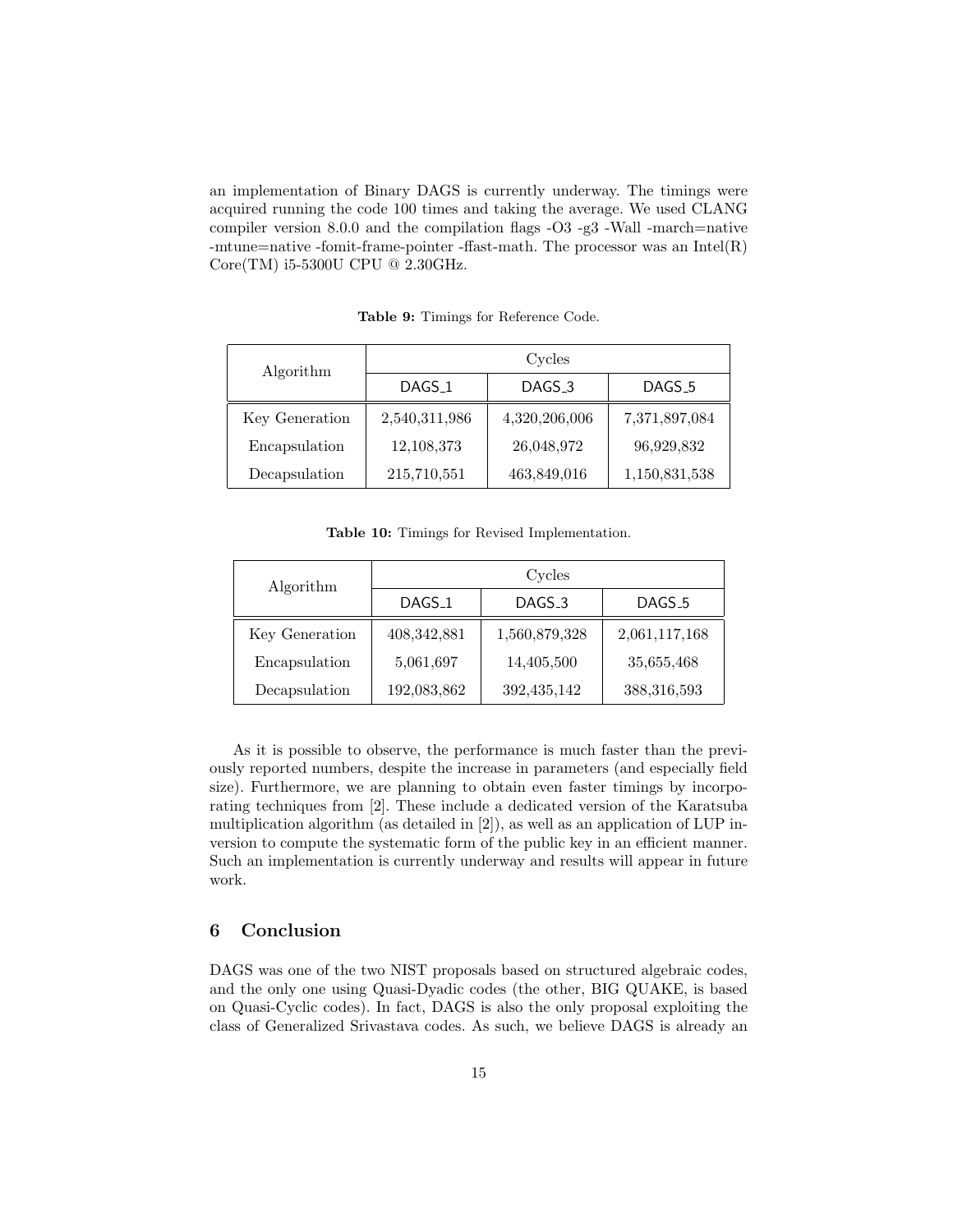interesting candidate. At the present time, neither of these two proposals was selected to move forward to the second round of the standardization competition. Indeed, BIG QUAKE seemed to privilege security over performance, at the cost of selecting very conservative parameters, which gave way to large keys and ended up pushing the scheme into the same category of "conservative" schemes such as Classic McEliece (where a comparison favored the latter). The approach for DAGS was the opposite: we chose "aggressive" parameters, with the goal of reaching really interesting data sizes. In practice, this meant using  $m = 2$ and this led to the Barelli-Couvreur attack. As a consequence, security concerns where raised and this led to the decision of not selecting DAGS for the second round.

In this paper, we investigated several aspects of DAGS, one of which is precisely its security. Exploiting the analysis given in [3], we have shown that two of the updated parameter sets, namely DAGS 3 and DAGS 5, are already beyond the scope of both attack approaches. The third set, that of DAGS<sub>-1</sub>, was unfortunate as the imbalance between number of equations and number of variables provided a way to instantiate the Gröbner basis technique effectively. Now that an analysis is available, it was easy to select a new parameter set for DAGS 1, which we trust will be the definitive one. We have then provided updated implementation figures, which take into account a variety of ideas for speeding up the code, such as vectorization, and dedicated techniques for Quasi-Dyadic codes. Moreover, we presented two variants offering some tradeoffs. The first is what we call "SimpleDAGS", and it is essentially a conversion of the original protocol to the Niederreiter framework. This allows for a cleaner protocol and a simpler security analysis (as in [5]), at the cost of increased data requirements. The second is a new set of binary parameters, which provides an advantage in terms of security against known structural attacks, again at the cost of a slight increase in data size. While an implementation is still underway for this set of parameters, we expect them to provide much faster times, in line with similar schemes such as Classic McEliece.

## References

- 1. G. Banegas, P. S. Barreto, B. O. Boidje, P.-L. Cayrel, G. N. Dione, K. Gaj, C. T. Gueye, R. Haeussler, J. B. Klamti, O. N'diaye, , D. T. Nguyen, E. Persichetti, and J. E. Ricardini. DAGS: Key encapsulation using dyadic GS codes. Journal of Mathematical Cryptology, 2018.
- 2. G. Banegas, P. S. L. M. Barreto, E. Persichetti, and P. Santini. Designing efficient dyadic operations for cryptographic applications. IACR Cryptology ePrint Archive, 2018:650, 2018.
- 3. M. Bardet, M. Bertin, A. Couvreur, and A. Otmani. Practical algebraic attack on DAGS. To appear.
- 4. E. Barelli and A. Couvreur. An efficient structural attack on NIST submission DAGS. In International Conference on the Theory and Application of Cryptology and Information Security, pages 93–118. Springer, 2018.